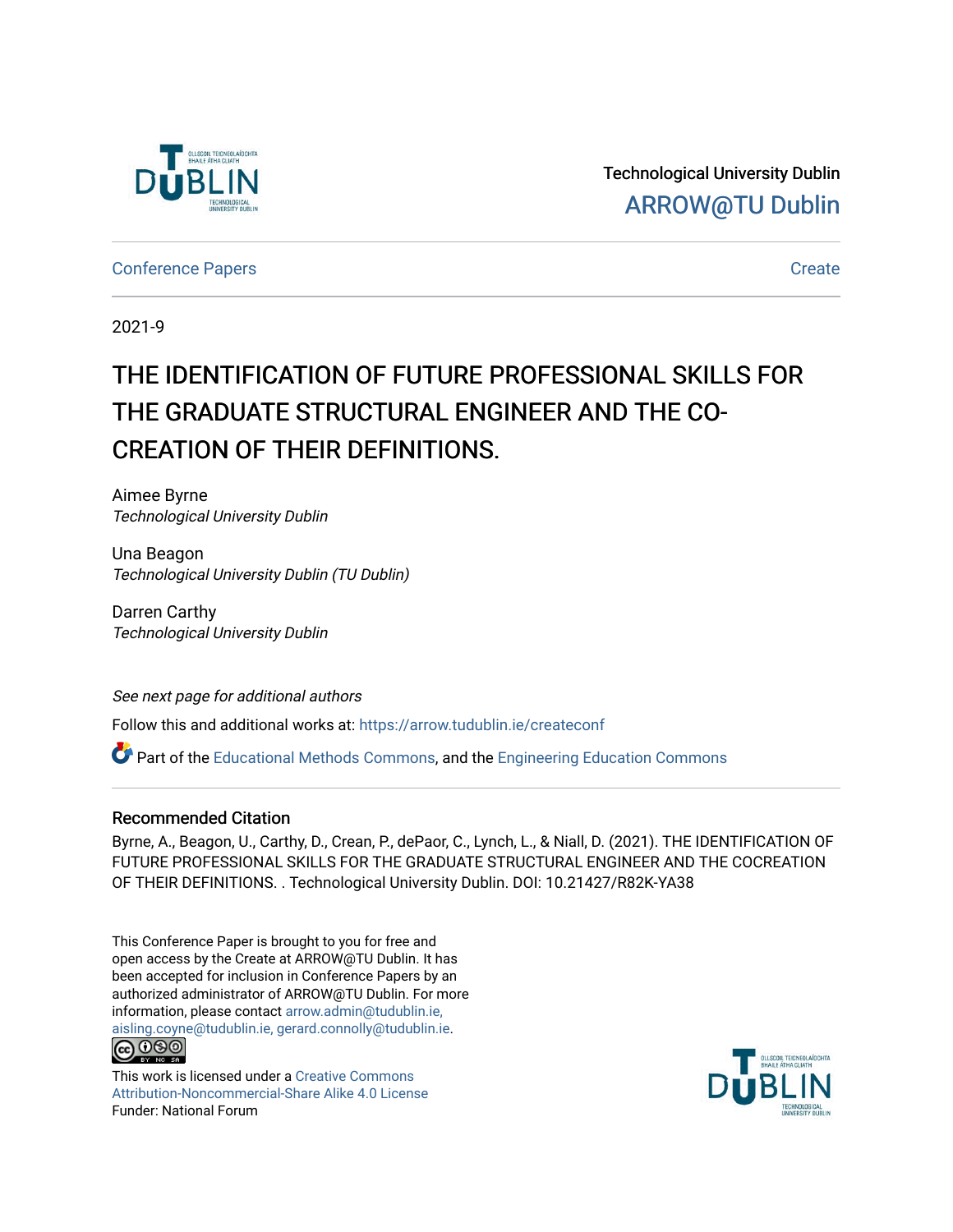#### Authors

Aimee Byrne, Una Beagon, Darren Carthy, Patrick Crean, Caitriona dePaor, Louise Lynch, and Dervilla Niall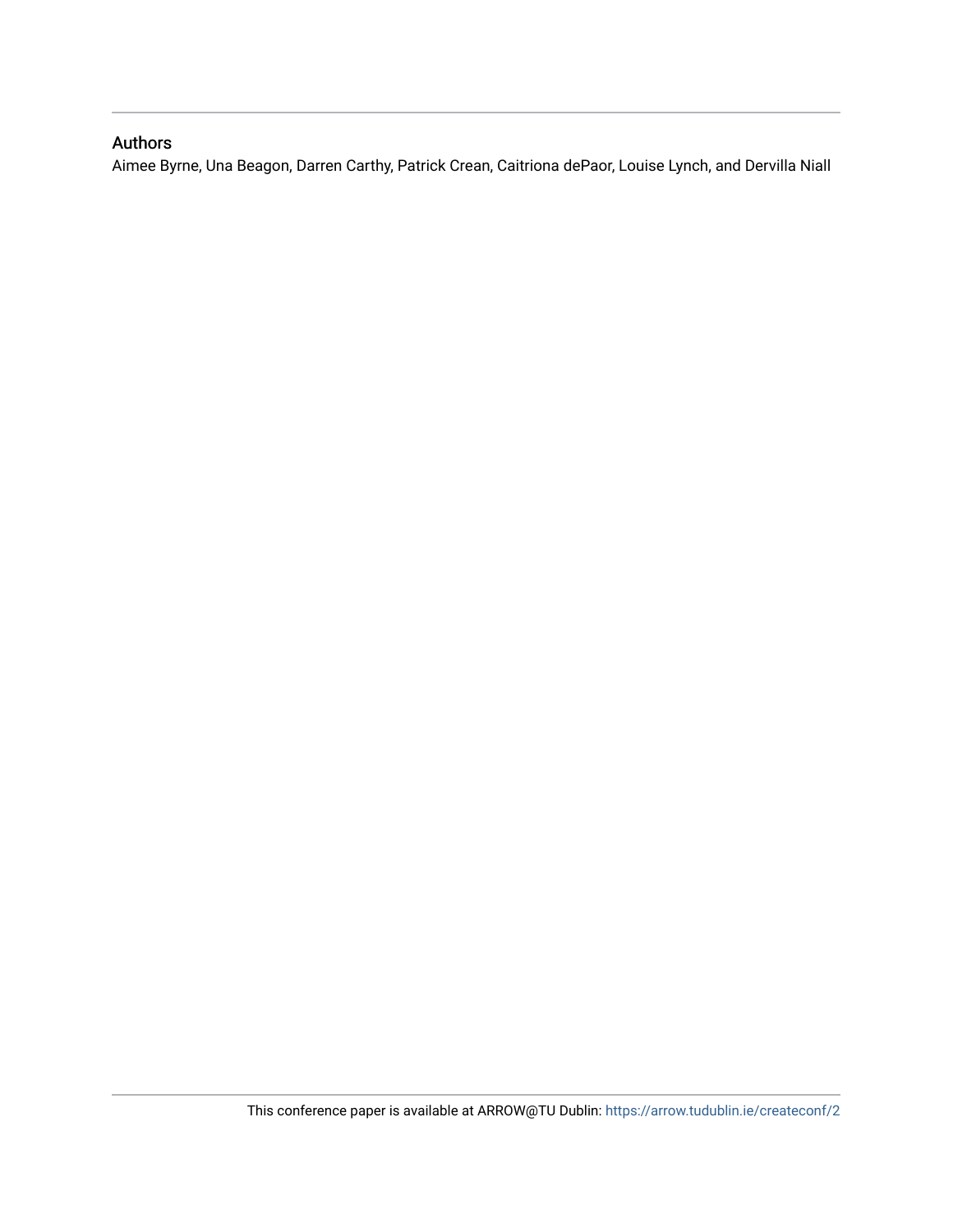# **THE IDENTIFICATION OF FUTURE PROFESSIONAL SKILLS FOR THE GRADUATE STRUCTURAL ENGINEER AND THE CO-CREATION OF THEIR DEFINITIONS.**

#### **A Byrne**

 TU Dublin Ireland ORCID 0000-0002-4072-4615

#### **U Beagon**

TU Dublin Ireland ORCID 0000-0001-6789-7009

**D Carthy** TU Dublin Ireland ORCID: 0000-0003-0266-3038

#### **P Crean**

TU Dublin Ireland ORCID: 0000-0001-7142-4992

**C de Paor** TU Dublin Ireland ORCID 0000-0002-9619-5134

#### **L Lynch**

TU Dublin Ireland ORCID 0000-0002-9842-3882

**D Niall**

TU Dublin Ireland ORCID: 0000-0001-8278-917X

*Conference Key Areas: Engineering Skills, Competence Development for Engineering Professions Keywords: Professional Skills, Engineering Skills, Co-creation of Curriculum* 

#### **ABSTRACT**

Employers recognise that the future is changing and as such the structural engineer's role is changing along with the skill set required. The skills gap has been acknowledged yet there is no consensus on which skills are most important for these engineers. This research presents the outcome of a project which proposes future professional skills needs for the structural engineer and the co-creation of their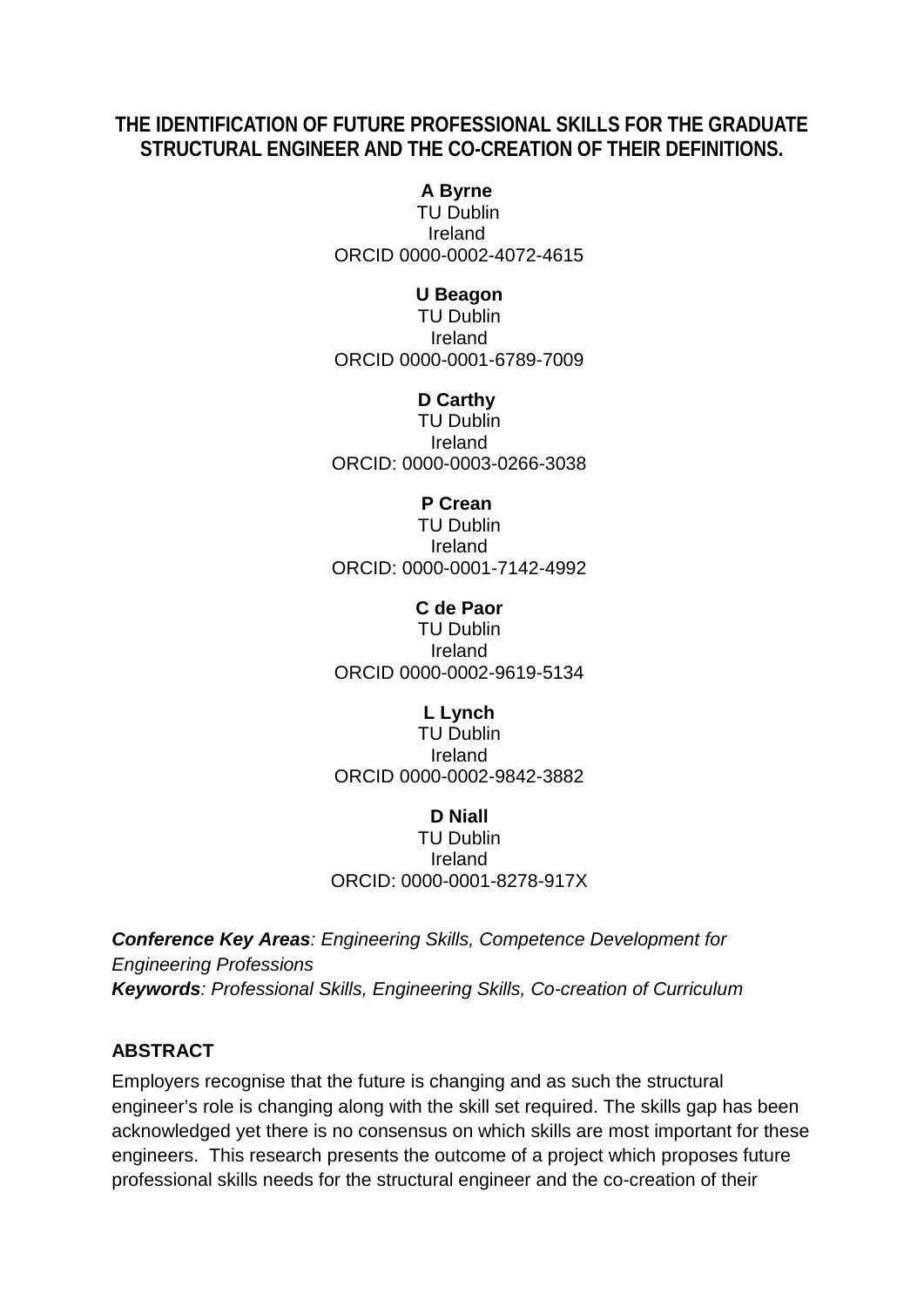definitions. A review of the most recent relevant literature alongside chartership requirements of the Institution of Structural Engineers (IStructE) and Engineers Ireland (EI), as well as consideration of three seminal consultation and analysis reports on the future skills in the sector, led to the identification of 7 skills. These are the traditional, though evolving skills related to communication, technical ability, management and engineering practice as well as emerging skills related to sustainability, technology and digitisation and society. It is accepted, however, that there may be different conceptions of each term, therefore, the presented research describes the co-creation of definitions for each of these skills with undergraduate structural engineering students. The work describes how focus groups were used to engage students in a conversation around the meaning and importance of each skill resulting in specific action orientated definitions for each skill. These definitions will then be used in the next phases of the project which engage the same students in a reflective e-portfolio exercise and structural engineering educators in a review of the programme outcomes in relation to such skills.

# **1 INTRODUCTION**

Third level institutes are increasingly concerned with ensuring that their students develop attributes which will better equip them for the world of work, but also as members of society [1]. This paper presents the methodology and findings from the first work package of a project which aims to "design our structural engineering programme so that students can develop skills which will enable them to become exemplary structural engineers with a focus on the future of our planet and it's people." This work package aims to firstly identify these skills and then co-create their definitions with undergraduate students.

A narrow field of literature was targeted due to the aims of the project being focused on Ireland specifically and professional structural engineering skills as students move to chartership beyond graduation. The identification of skills needed for the structural engineering graduate began with the two Irish bodies which offer chartership in Ireland; the Institution of Structural Engineers (IStructE) and Engineers Ireland (EI). Chartership is essentially a professional registered title, and the requirements for achieving it are different for each body. Under Irish law certain engineering work is reserved for EI chartered engineers. The application process is based on the submission of evidence of learning and experience particularly related to 5 competencies. The IStructE require graduates to undertake a programme of Initial Professional Development (IPD) which is then followed by an interview and intensive examination. The IStructE IPD programme outlines 'core objectives' that applicants for chartered membership must achieve. These competencies and core objectives for chartership were examined alongside engineering academic literature. This built on the previous work by some of the authors who synthesised two systematic reviews of worldwide literature on the topic, [2] identifying communication, teamwork and interpersonal skills as the top most referenced skills in recent literature, followed closely by core technical skills and business acumen. Aspects of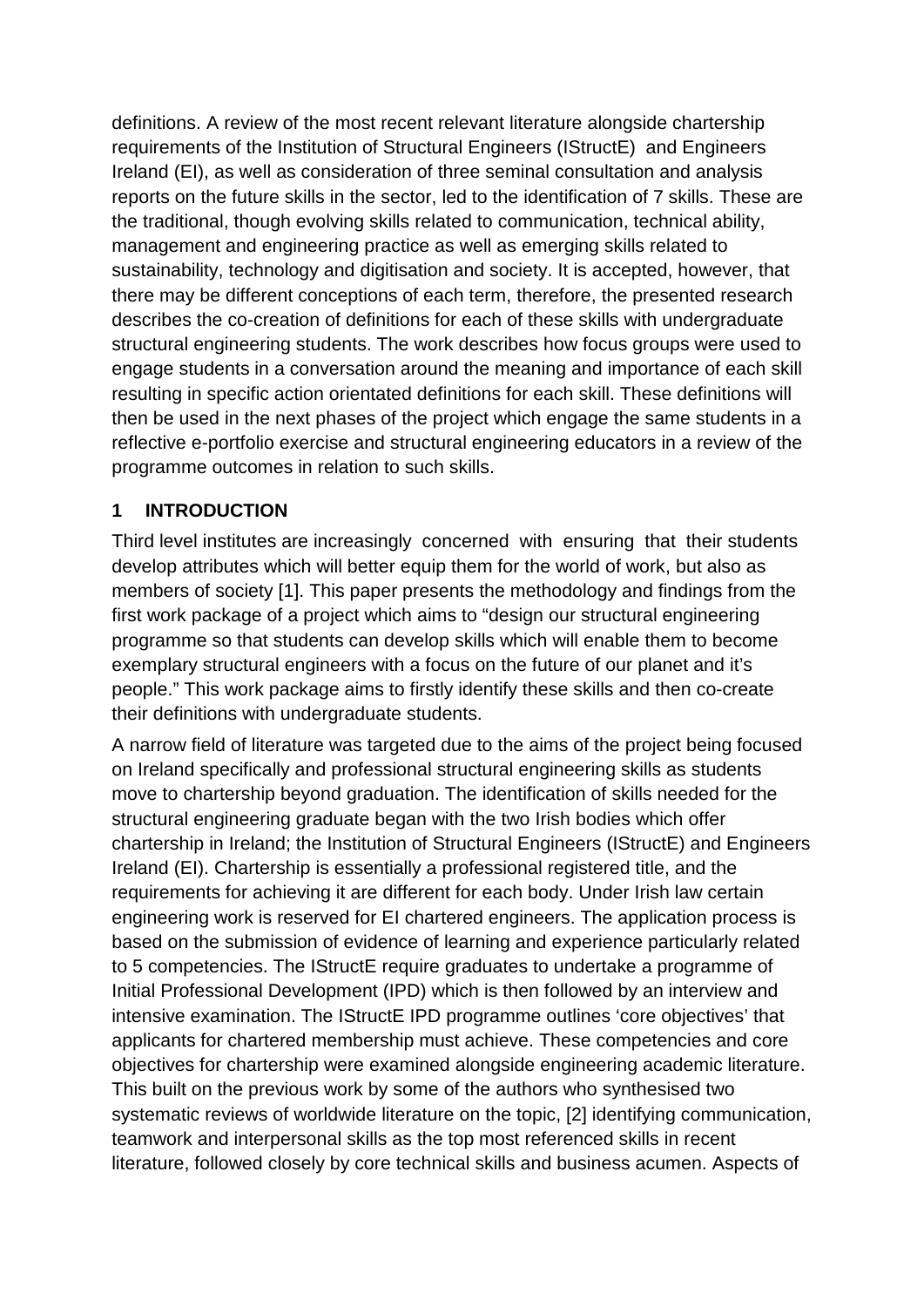each of these skills also need to be evidenced as competencies when applying for Engineers Ireland chartership [3] or core objectives for IStructE chartership [4]. The terminology varies between the sources, therefore"Core Technical Skills", "Communication", "Management" and "Engineering Practice" were chosen as the terms to describe the key skills required.

The second area of focus is on the future of the construction industry and emerging needs of the sector. Primarily, relevant aspects of three sources were used, again due to the specific focus on Ireland; The Expert Group on Future Skills Report on the Built Environment [5], Engineering 2020 [6] and KPMG's 2020 analysis of the construction sector [7]. These were scrutinised alongside the recent proposed changes in Engineers Ireland Accreditation programme outcomes [3] and the new TU Dublin Strategic Plan [9], the university at which the authors carried out the research. These formed the core focus of our study. Looking to the future allowed us to identify several areas of future change which may not have previously been prioritised in structural engineering programme designs nor included in graduate attribute models. They are summarised as:

- Modular, off-site or prefabricated construction/manufacturing [5, 7, 8]
- Environment and Sustainability and/or related SDGs [5-7, 9]
- Diversity and inclusion [3, 6, 9]
- Technological advancements including collaboration techniques (BIM) and digitisation [6, 7, 9]
- Engineering as a business / Commercial Awareness [3, 5, 6]
- Increasing regulation inc. GDPR and other new or tightened standards [3, 7]
- Ethical and societal responsibilities and/or related SDGs [3, 6, 9]

These emerging skills were clustered into "Technology & Digitisation","Sustainability" and "Societal" skills for the purpose of this study.

Having examined the literature surrounding specific requirements for structural engineers in Ireland, a synthesis of the requirements can be described as: Technical Skills (including Core Technical Skills and Technology and Digitisation), Nontechnical skills ( including Communication, Management and Engineering Practice) and Attitudes (including Sustainability and Society) [10]. The seven clusters are identified in Figure 1 which also shows the key themes emerging from each literature group.

Despite describing how the clusters of skills emerged, the authors recognise that there may be different perceptions of each term and any research work which discusses or tests these skills should provide descriptions to reduce the risk of a misunderstanding [2]. This research study takes this concept one step further by not providing definitions created by the authors, but by co-creating the definitions with third year structural engineering students using small focus groups as detailed below. These same students will use these definitions in a later part of the project.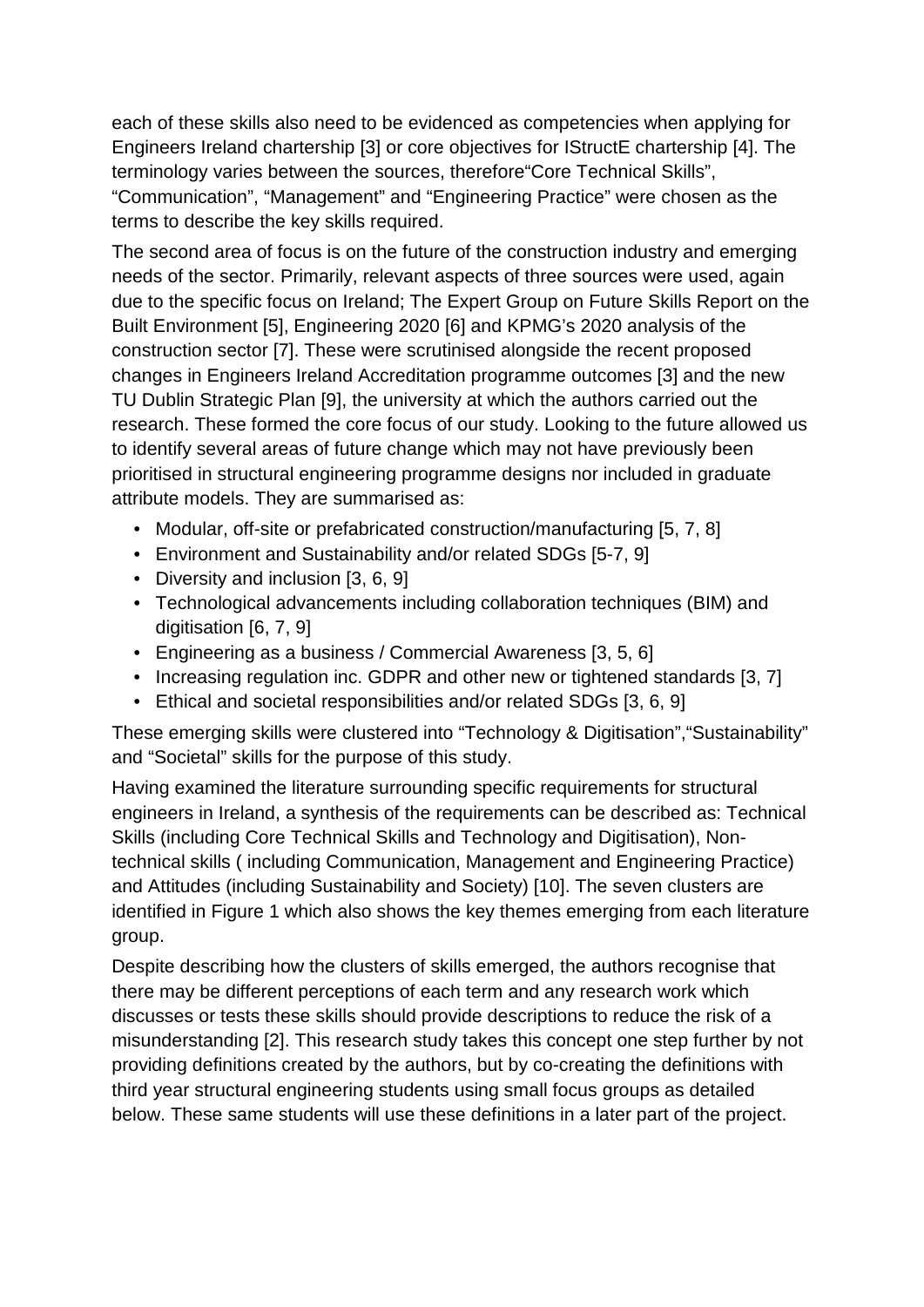

*Figure 1: Clustering of Skills emerging from the literature*

# **2 METHODOLOGY**

Co-creation has been described by Ryan and Tilbury [11] as a pedagogical idea that emphasises learner empowerment, engaging learners in constructing and questioning knowledge and learning. For this study, the students engaged in cocreation in the curriculum as described by Bovill and Woolmer [12]. In order to attain broad definitions and potential new skills that may have been overlooked by the researchers and for the sake of rigour in the qualitative data collected, the researchers chose to adopt a focus group methodology to generate deep discussion on the skills, their definitions and any missing aspects.

The aim was to co-create definitions for the identified 7 skills clusters, and produce 'action lists' for each cluster. These lists were generated for two reasons. Firstly, because action learning aligns with the overall ethos and long term goals of the project which will include the introduction of new activities within the programme to strengthen skill development. Secondly, 'learning outcomes' within module design and re-design are defined by action terms that are measurable and observable. This format and wording will be familiar and easily interpreted by educational staff during the next phases of the project.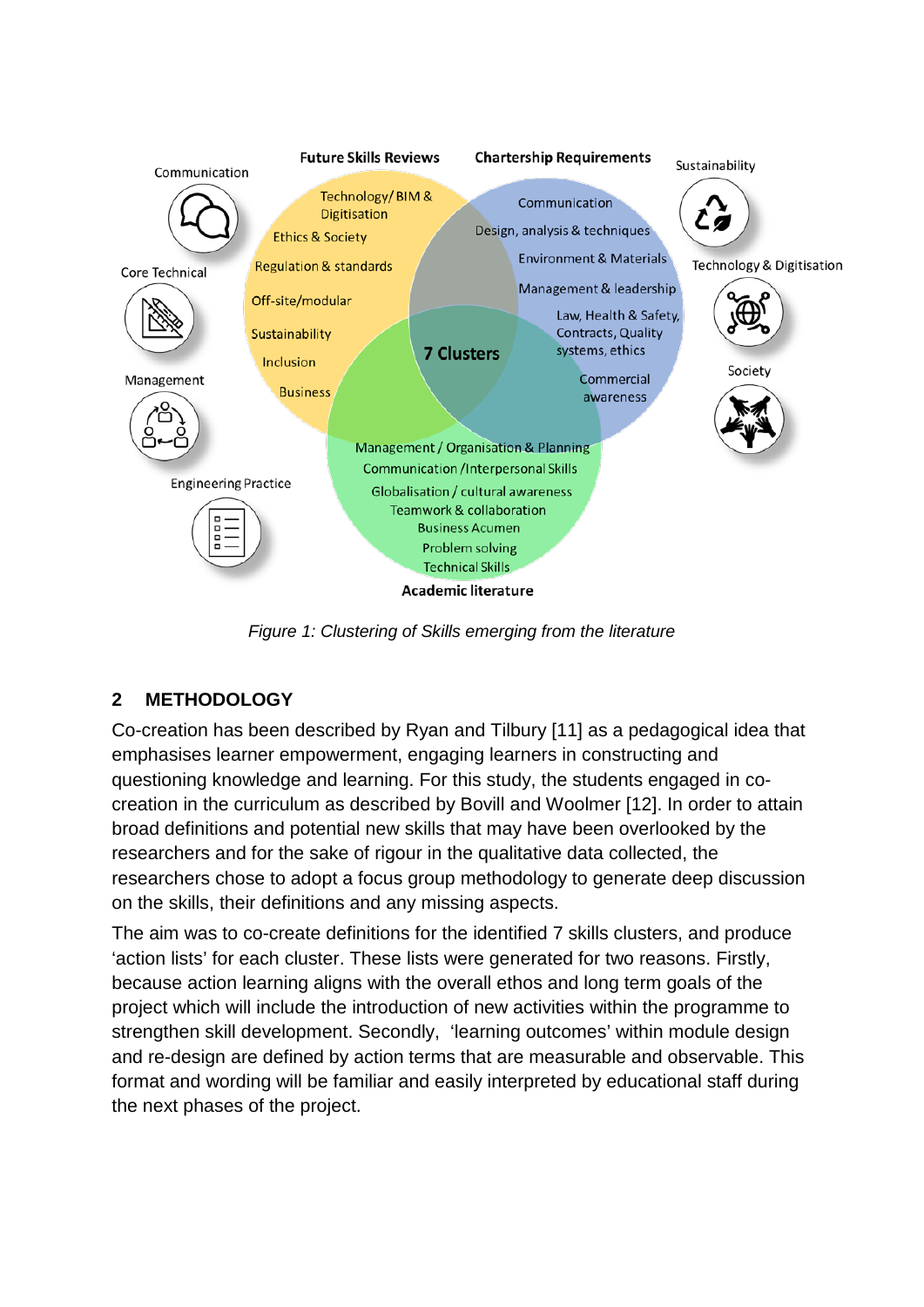# **2.1 Sample identification**

The sample of students for the study was drawn from current third year structural engineering students at TU Dublin. This is a four year programme which is accredited by Engineers Ireland as meeting the education standard (with further learning) for chartership. The rationale for selecting these students is that they have a better range of educational experiences when compared with first or second year students and so they are best equipped to define the skills that are presented to them. We also hope to assist them in developing their portfolio of skills development in this year and also in final year.

# **2.2 Ethical Approval**

As the research work involved human participants, ethical approval was required for the focus groups. Focus group participants received written information about the objectives of the focus group study, confidentiality of data collected and the possibility of withdrawal. Following the researchers provision of the rationale and outline of the study, students were provided with an ethical consent form seeking their permission to use the data collected for this research. The audio from discussions with students was also recorded to enable checking and clarification at a later date as required. Participants provided written consent before the focus groups began and ethical approval was granted by the TU Dublin Research Ethics and Integrity Committee [Ref: REC-20-77].

# **2.3 Focus group**

A request for research participants was emailed to the third year structural engineering class group and all volunteers who had signed the ethical approval form were accepted. The procedure guidelines used by the researchers was agreed with the research team before the session and the focus groups were carried out remotely using Microsoft Teams. After introducing the researchers, the project and the aims of the focus groups, the students were provided only with the titles of the seven skill clusters; "Communication", "Core Technical", "management" and so on.

Taking each skill in turn, students were prompted initially to consider each skill individually and then discuss in the group what that skill meant to them. As this was a co-creation exercise, the co-creation took place in real time by recording, discussing and agreeing the definitions of each skill presented using a Powerpoint slide to work through the process and record the outcome. After the focus group, the two researchers involved in the focus group, met to review and refine the definitions, based on the outcomes of the discussions and the audio recording. This included correcting grammar and syntax. The definitions were also reviewed by the remaining research team to check for clarity. These exercises helped add validity to the outcomes. The definitions were then compiled into a table of skills and definitions.

# **3 RESULTS**

Definitions and action lists for each skills cluster are presented in Table 1.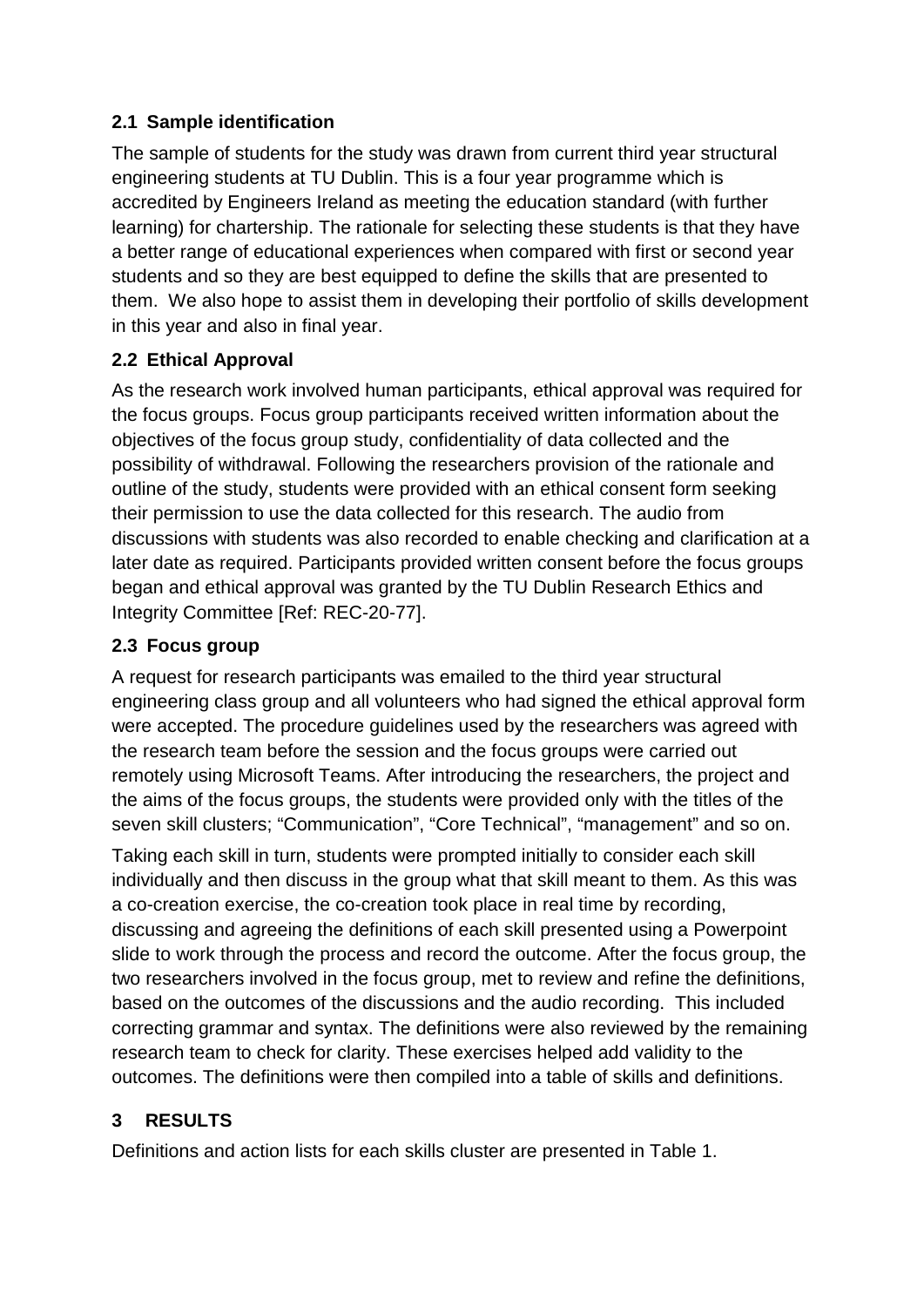*Table 1: Definitions of Skills co-created with Third Year Structural Engineering Students*

#### **Core Technical**

#### Definition:

The skilled structural engineer of the future has a strong grounding in mathematics and science within structural engineering. This includes the fundamental principles of structural engineering, material behaviour, engineering equations and problem solving. Action List:

- The ability to design and analyse a structure or parts of a structure
- The ability to use appropriate equations and methods to solve a problem
- The ability to recognise, understand and use structural engineering terminology and definitions

#### **Engineering Practice**

#### Definition:

The skilled structural engineer of the future understands and follows the protocols, processes, rules and regulations of practicing within this field.

Action List:

- The ability to identify and follow the required standards and codes
- The ability to describe and recognise the design stages in a project
- The ability to perform a cost-benefit analysis in comparing options during initial design
- The ability to recognise roles and responsibilities within a team
- The ability to follow good practice and protocols in design and on-site engineering including health and safety, Universal Design, and Environmental impact statements

#### **Communication**

#### Definition:

The skilled structural engineer of the future can effectively exchange information through a variety of diverse means and with diverse groups in various settings and circumstances. Action List:

- The ability to present information in a clear and understandable form
- The ability to communicate through a variety of online formats including video conferences, emails, or messaging services
- The ability to present to a group
- The ability to write in a clear, well-structured and understandable manner, cognisant of spelling, grammar and syntax
- The ability to share, understand and record information in a meeting setting including minute-taking

#### **Management**

#### Definition:

The skilled structural engineer of the future can manage themselves and others in keeping on track towards an end goal.

Action List:

- The ability to delegate responsibilities within a project or task
- The ability to display leadership
- The ability to motivate a team towards a goal
- The ability to plan a project, it's tasks and deliverables
- The ability to record progress and keep themselves and the team on schedule
- The ability to prioritise tasks within a larger project or subject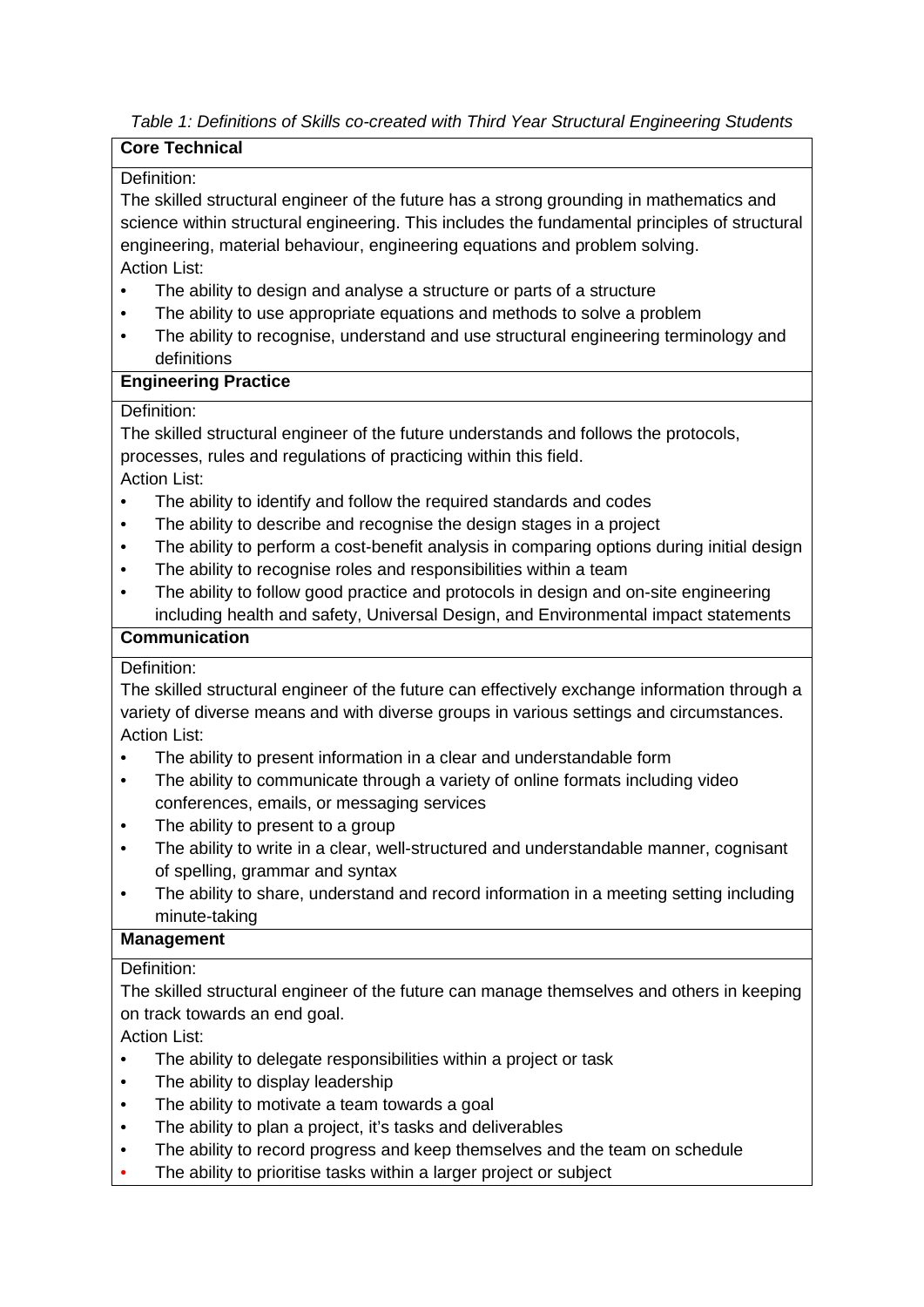#### *Table 1(cont.): Definitions of Skills co-created with Third Year Structural Engineering Students*

#### **Technology and Digitisation**

#### Definition:

The skilled structural engineer of the future is able to learn and use new technologies and digital advancements in analysis, testing, communication and collaboration. Action List:

- The ability to translate 2D drawings to 3D models and images
- The ability to use online resources for self-directed learning
- The ability to use up to date software for structural design
- The ability to use hand calculations to check software output
- The ability to use automated testing equipment and data recording devices in a laboratory setting
- The ability to interpret output from software and data recording devices
- The ability to convert between metric and other international systems

#### **Sustainability**

#### Definition:

The skilled structural engineer of the future has a working knowledge of the impact of design choices on sustainability and targets the reduction of impact on the planet and its natural resources.

Action List:

- The ability to compare design choices in terms of sustainability
- The ability to reduce material usage through design
- The ability to design for longevity
- The understanding of the relative green credentials when choosing between materials or structural products
- The ability to do examine the environmental impact of a structure
- The ability to list locally available structural materials and products

#### **Societal**

Definition:

The skilled structural engineer of the future has an understanding of how they can impact society directly or indirectly, and makes efforts to give back to the community,

understanding the inseparability of structure or structural engineering practices and people and place.

Action List:

- The ability to engage with a community for the betterment of structural engineering or a structure
- The ability to research and reduce the negative impact of a structure on a locality, including the local community, local services, traffic, and local businesses
- The ability to be ethical in daily engineering practice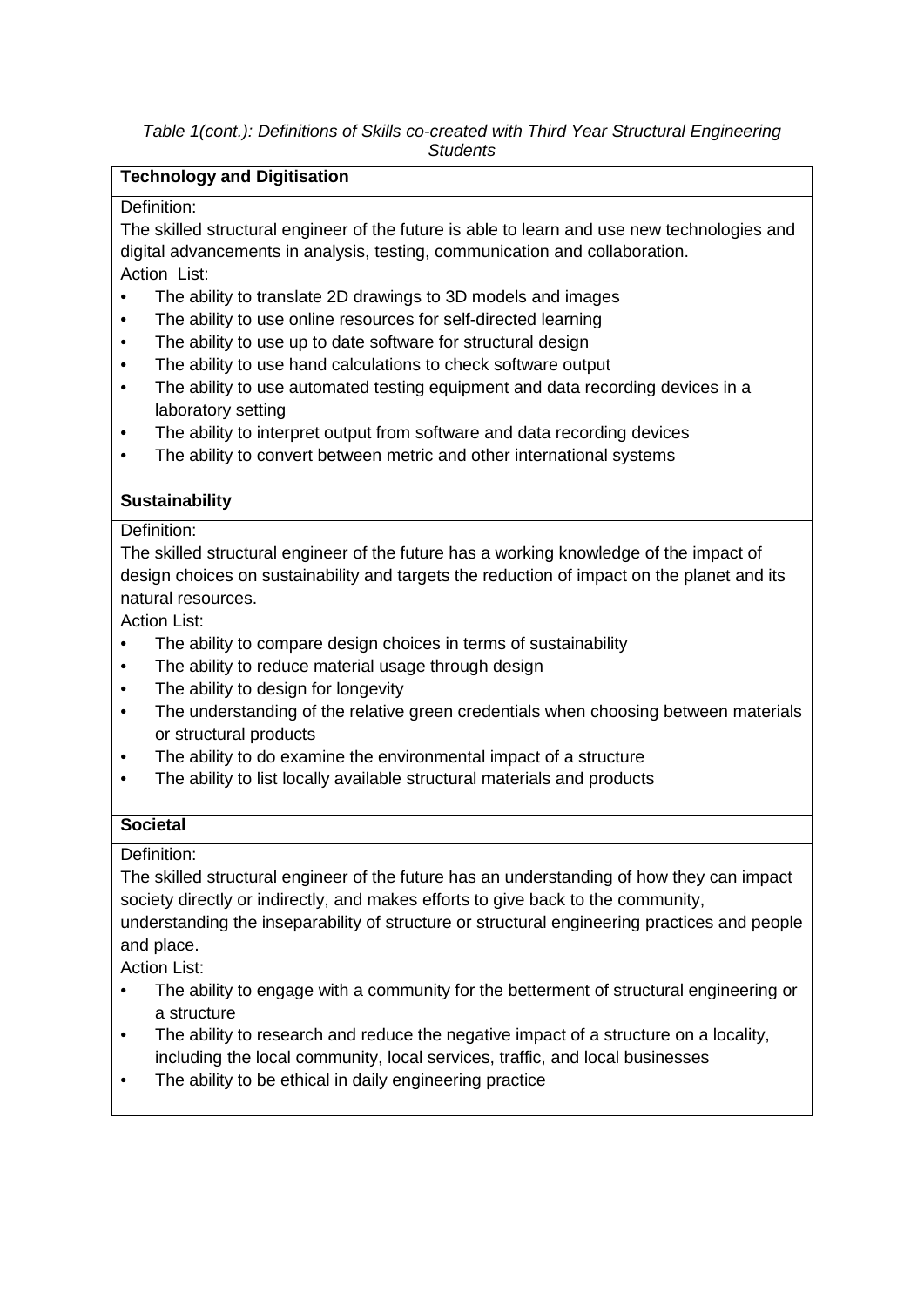## **3.1 Discussion and Conclusions**

Several disparities were identified between the commonly understood definitions of terms in academic and professional writings and the interpretation by the students. One example of this is the complete omission of any discussion on Building information Modelling (BIM) within "Technology and Digitisation" when compared to its almost exclusive presentation under this heading in the Future Skills report [5]. The students are taught BIM in several modules throughout the programme and are therefore very familiar with it. This brought to light the importance of using terminology which relates concepts to specific skills and module titles.

The skill that students struggled most to define and produce action lists for was "Societal". They needed to be encouraged to think about their future role within the engineering profession and larger society many years into the future. It is interesting to note that this reflects initial findings of other aspects of the project, whereby societal skills were identified as being the most poorly represented within individual modules.

The co-create approach was found to produce results which could not have been identified through literature examination alone. The findings were very specific to the cohort and within the context of the programme being examined. This serves the purpose of this project well as the intention is to consider the existing programme design and introduce changes where needed. The approach would need to be adopted across several institutions in order to gain results that could be combined and generalised across all structural engineering programmes. As an exercise in itself, the co-creation process facilitated students to reflect on their own experiences and abilities, which is a requirement within the chartership process for both the IStructE and EI. Students were engaged and lively throughout and all requested a copy of the results and to be kept informed.

The next stage of this research involves a full programme review in order to examine areas where the skills presented here can be integrated. During this step, the staff at the school will reflect on their own modules and rank the extent to which each skill is represented. Staff are also provided with the opportunity to detail how they would define each skill cluster. Our aim is to engage our students in a programme which sets a sound foundation not only for their academic training, but orientating their views towards the skills they will need in the immediate future as a graduate and their long term career as an **exemplary structural engineer** with a focus on the **future of our planet and it's people.**

# **4 ACKNOWLEDGMENTS**

The work presented here was graciously funded by the National Forum for the Enhancement of Teaching and Learning in Higher Education, Ireland and TU Dublin IMPACT LeChéile funding.